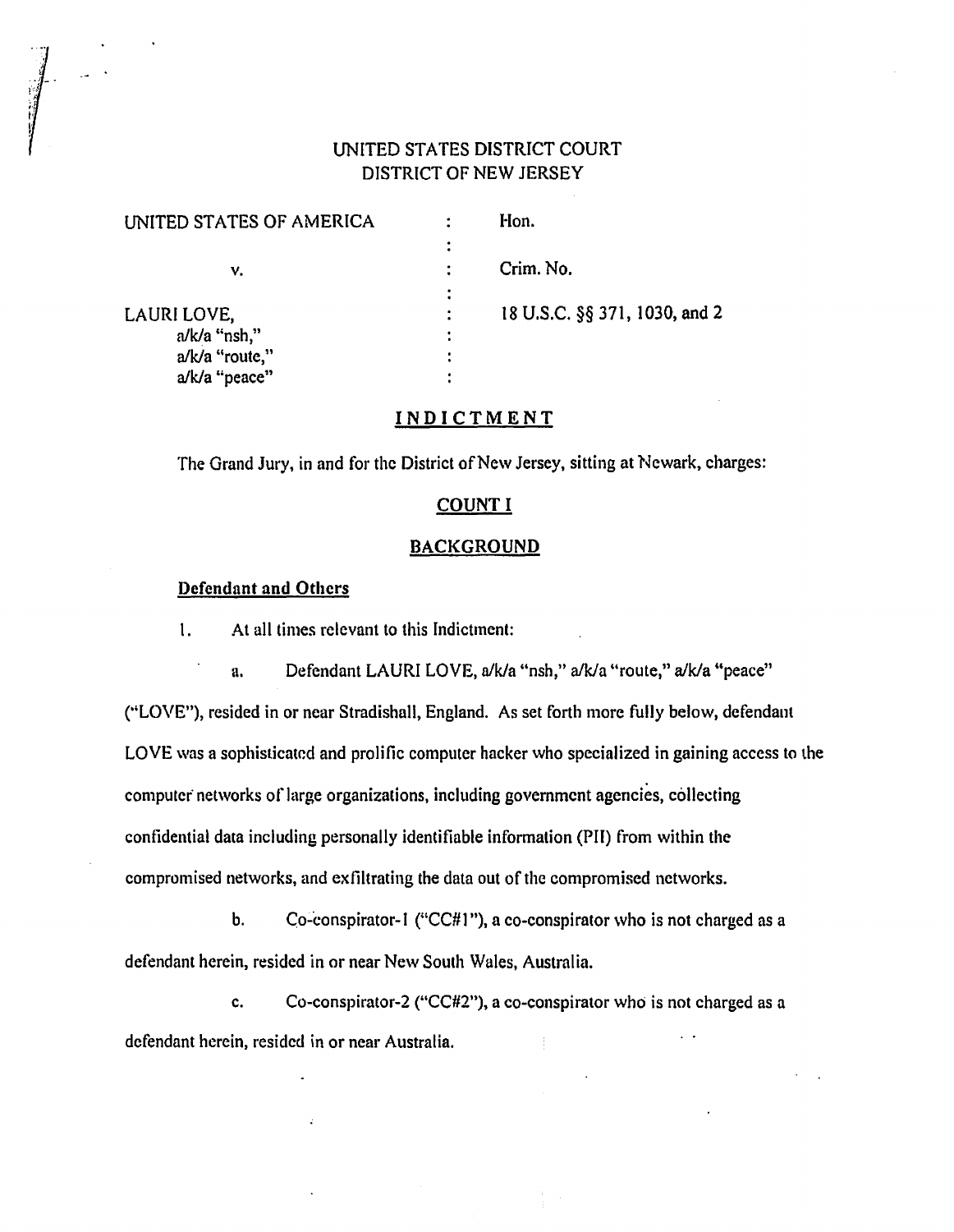d. Co-conspirator-3 ("CC#3"), a co-conspirator who is not charged as a defendant herein, resided in or near Sweden.

## Overview of the Hacking Conspiracy

2. From at least as early as approximately October 1, 2012, through in or about October 2013, defendant LOVE and others (collectively, the "Co-Conspirators") hacked into thousands of computer systems in the United States and elsewhere. Once inside the compromised computer systems, the Co-Conspirators placed hidden "shells" or "backdoors" within the networks, which allowed the Co-Conspirators to return to the compromised computer systems at a later date and steal confidential data.

3. The Co-Conspirators' victims included the United States Anny and numerous other agencies of the United States, including the United States Missile Defense Agency, Environmental Protection Agency, and the National Aeronautics and Space Administration (collectively the "Government Victims"). The data stolen from the Government Victims included PII of military servicemen and servicewomen and current and fonner employees of the federal government. The attacks collectively resulted in millions of dollars in damages to the Government Victims.

#### Definitions and Selected Methods of Hacking Utilized by the Co-Conspirators

4. At times relevant to this Indictment:

a. An Internet Protocol ("IP") address was a unique numeric address used by a computer on the internet. An IP address is a series of four numbers, each in the range of 0-255, separated by periods. Every computer connected to the internet is assigned an IP address.

b. "Structured Query Language" ("SQL") was a computer programming language designed to retrieve and manage data on computer databases.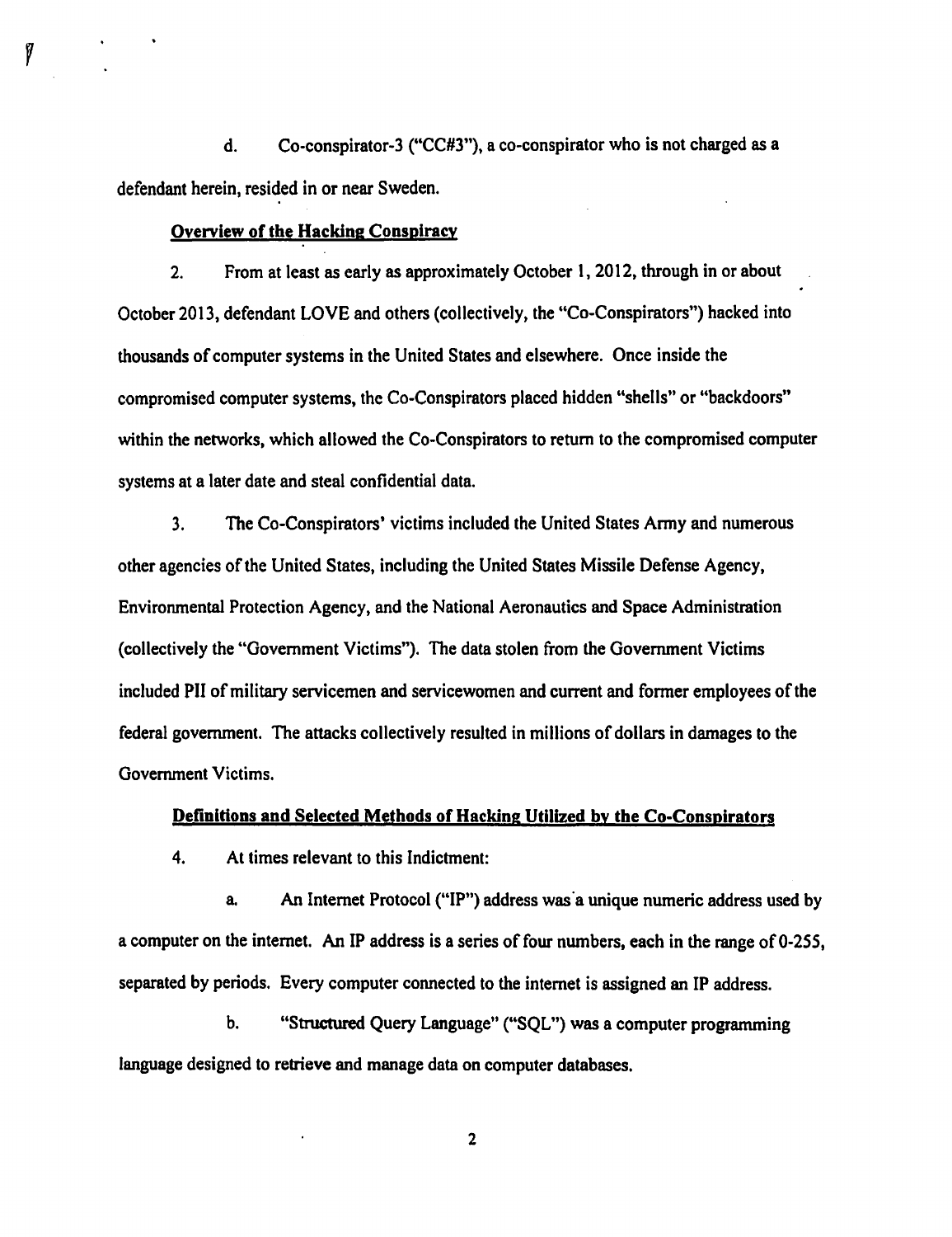c. "SQL Injection Attacks" were methods of hacking into and gaining unauthorized access to computers connected to the Internet.

d. "SQL Injection Strings" were a series of instructions to computers used by hackers in furtherance of SQL Injection Attacks.

e. "HTML" was a computer programming language used to design websites.

f. "Mal ware" was malicious computer software programmed to, among other things, identify, and export information from computers that were hacked as well as to evade detection by anti-virus programs running on those computers.

g. "ColdFusion" was the name of a commercial web application development platform created by Adobe and designed to make it easier to connect simple HTML pages to a back -end database.

h. "Proxy servers" were computer systems or applications that acted as intermediaries for requests from clients seeking resources from other servers. A proxy server has a large variety of potential uses, one of which is to attempt to hide one's true IP address from others, and to thereby remain anonymous.

i. An Internet Relay Chat ("IRC") was an online medium through which multiple people could gather together in a "chat room" or "channel" and discuss topics of mutual interest. Similar to a telephone conference call, it allowed multiple people to participate in and communicate within one "conversation," but words were typed not spoken.

## The Government Victims

*5.* At all times relevant to this Indictment: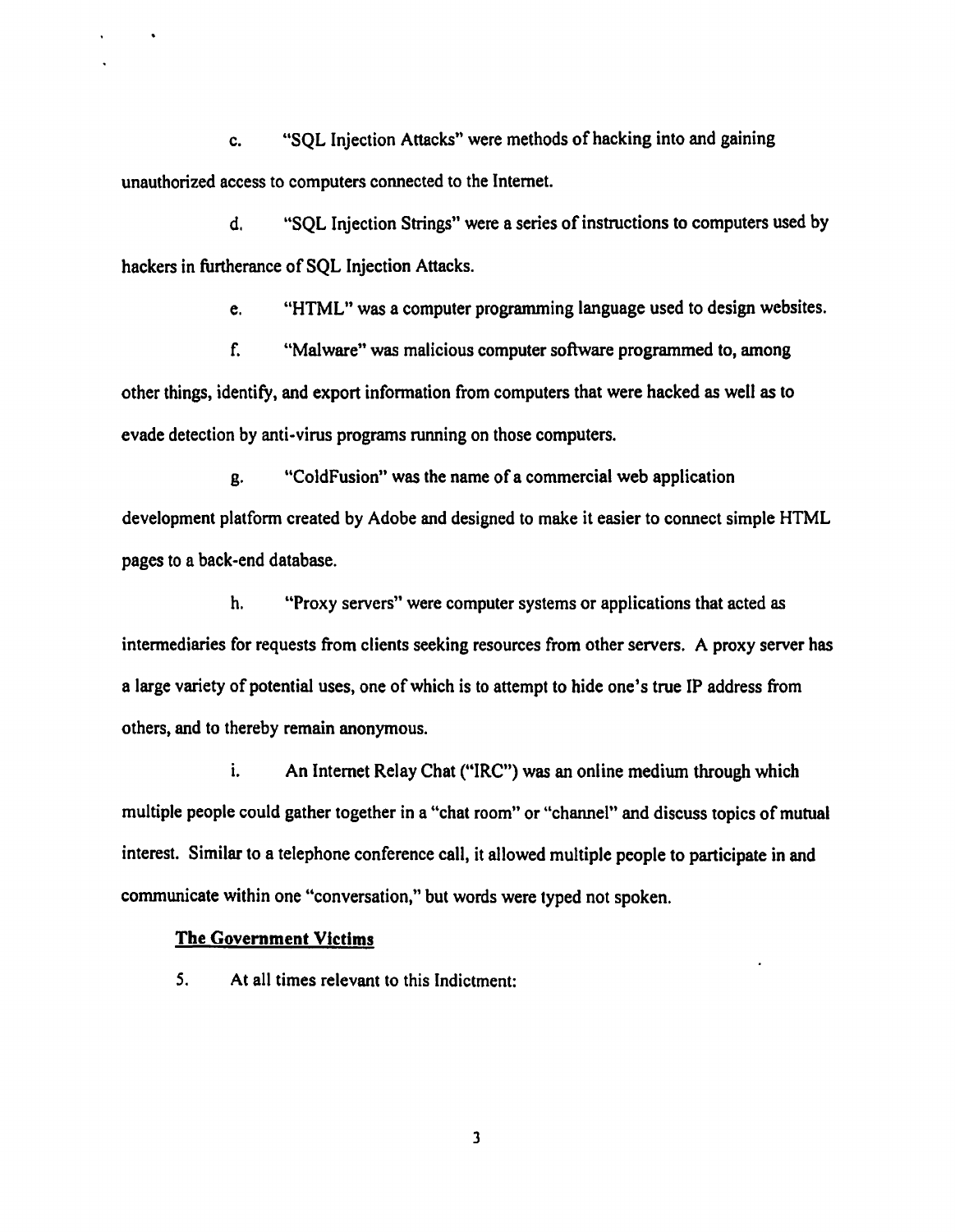a. The Engineer Research and Development Center ("Engineer R&D Center") was an agency of the United States government, and was a research facility owned and operated by the U.S. Army Corps of Engineers ("Army Corps") in Vicksburg, Mississippi.

b. The Plans and Analysis Integration Office ("PAIO") was an agency of the United States government, and was a component of the United States Military ("USM") responsible for gathering and analyzing data, tracking the implementation of policies and overseeing long-range plans. The PAIO maintained a Research, Development and Engineering Command located in or around Aberdeen Proving Ground, Maryland.

c. The Strategic Studies Institute ("SSI") was an agency of the United States government, and was a branch of the U.S. Army War College that published national security and strategic research and analysis. The SSI was located in Carlisle, Pennsylvania.

d. The Army Network Enterprise Technology Command ("NETCOM") was an agency of the United States government, and planned, installed, integrated, protected and operated computer networks of the U.S. Army, and maintained a Network Enterprise Center located in or around Aberdeen Proving Ground, Maryland.

e. The Army Contracting Command ("ACC") was an agency of the United States government, and provided contracting support to the U.S. Army throughout the United States and abroad. The ACC maintained the Army Materiel Command in or around Redstone Arsenal, Alabama.

f. The Missile Defense Agency ("MDA") was an agency of the United States government, and a research, development and acquisition agency within the United States Department of Defense and was responsible for, among other things, establishing a ballistic missile defense system.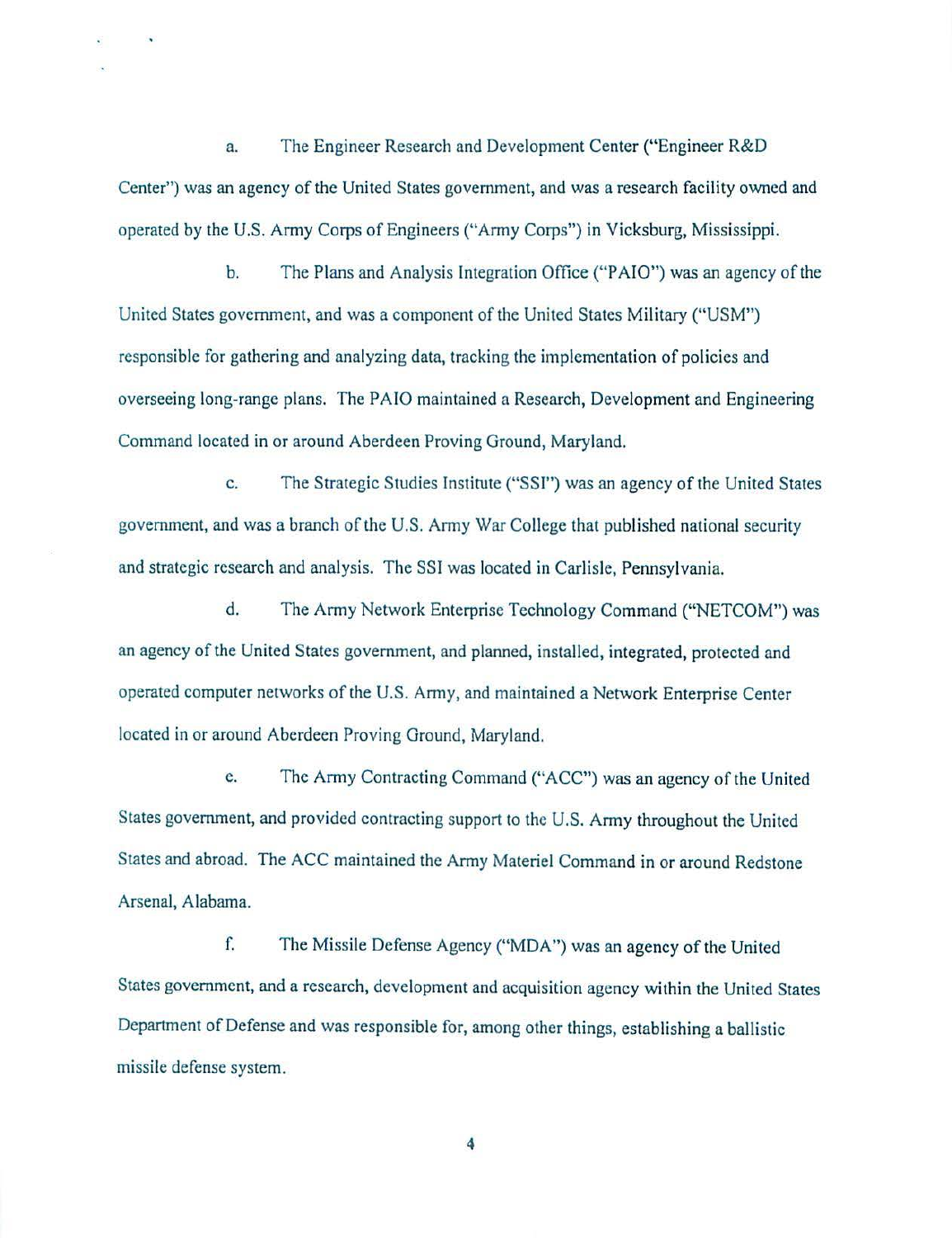g. The Federal Facilities Environmental Stewardship and Compliance Assistance Center ("FedCenter") was a joint initiative of the United States Environmental Protection Agency's Office of Enforcement and Compliance Assurance ("EPA-OECA"), the Anny Corps' Construction Engineer Research Laboratory, and the Office of the Federal Environmental Executive to create an all-services technical compliance assistance center to assist federal environmental officials in addressing environmental needs.

h. The National Aeronautics and Space Administration ("NASA") was an agency of the United States government responsible for the nation's civilian space program and for aeronautics and aerospace research.

### THE CONSPIRACY

6. Between in or about October 2012 and in or about October 2013, in the District of New Jersey and elsewhere, defendant

# LAURI LOVE, a/kJa "nsh," a/kJa "route," a/k/a "peace"

did knowingly and intentionally conspire and agree with others to commit an offense against the United States, that is, to intentionally access a computer without authorization, and to exceed authorized access, and thereby obtain information from a department or agency of the United States, namely, the United States Army, the Missile Defense Agency of the United States Department of Defense, the Environmental Protection Agency, and the National Aeronautics and Space Administration, the value of which exceeds \$5,000, contrary to Title 18, United States Code, Sections 1030(a)(2)(B) and l030(c)(2)(B)(iii).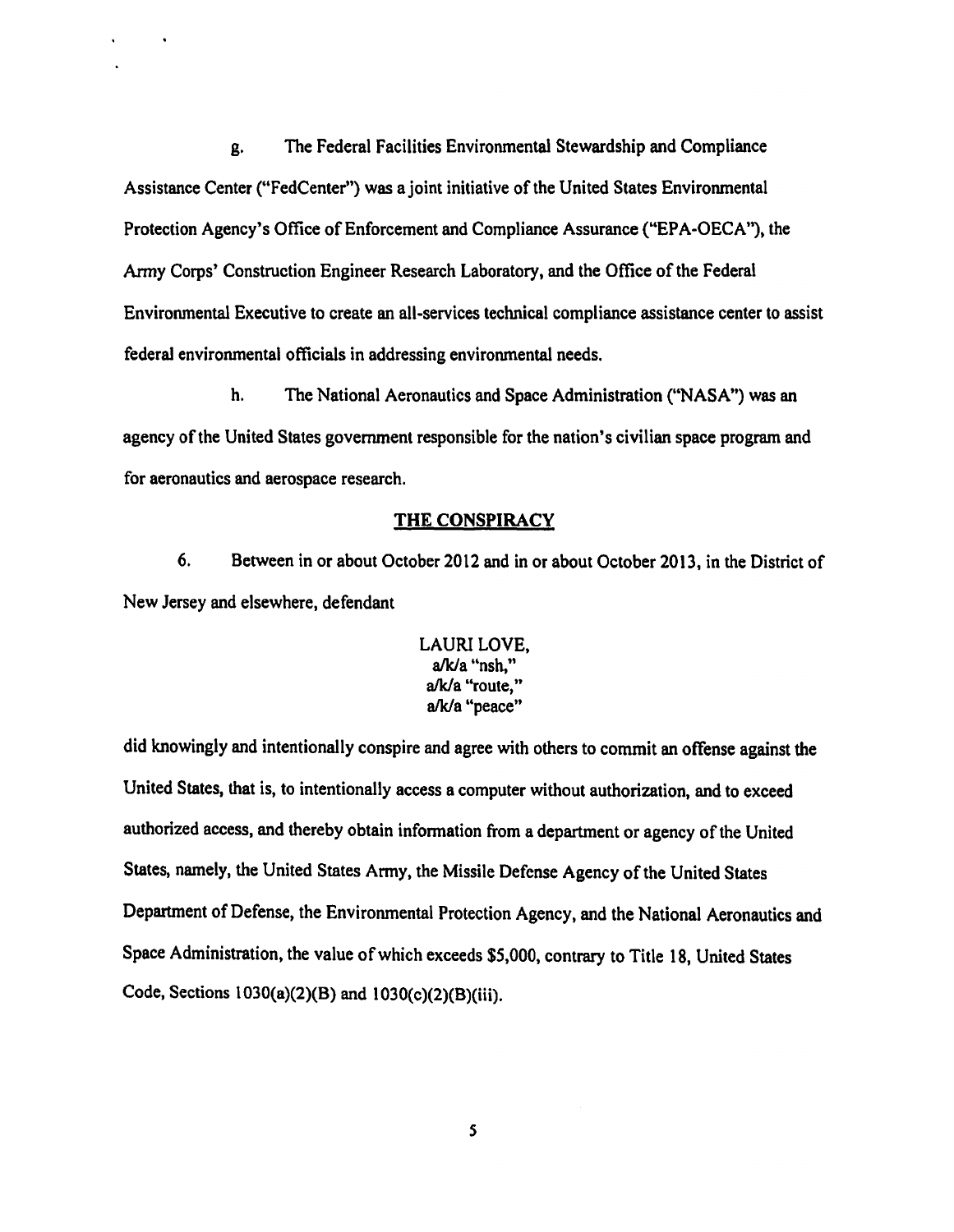# OBJECT OF THE CONSPIRACY

7. It was the object of the conspiracy for defendant LOVE and others to hack into the computer networks of the Government Victims and steal large quantities of non-public data, including PII, to disrupt the operations and infrastructure of the United States government.

#### MANNER AND MEANS OF THE CONSPIRACY

8. The manner and means by which defendant LOVE and others sought to accomplish the conspiracy included, among other things, the following:

#### Searching for Potential Victims

a. It was part of the conspiracy that defendant LOVE and other Co-Conspirators would search for vulnerabilities in the websites of various United States Anny installations and other government agencies to identify potential hacking victims.

b. It was further part of the conspiracy that defendant LOVE and other Co-Conspirators would use an automated process to scan IP address ranges to identify computer systems vulnerable to cyber attacks.

c. It was further part of the conspiracy that the defendant LOVE and other Co-Conspirators would share information about potential hacking victims through online IRC communications, including sharing links that could be used to access compromised computer systems. For example, in an IRC communication on or about January 3, 2013, defendant LOVE, using the online moniker "peace," stated: $<sup>1</sup>$ </sup>

| peace: | so can pivot and scan for other vulns [vulnerabilities] |
|--------|---------------------------------------------------------|
| peace: | we might be able to get at real confidential shit       |
| .      |                                                         |

<sup>&</sup>lt;sup>1</sup> The text of the chats is reproduced in this Indictment as it appears in the chat logs; errors in spelling and punctuation have not been corrected.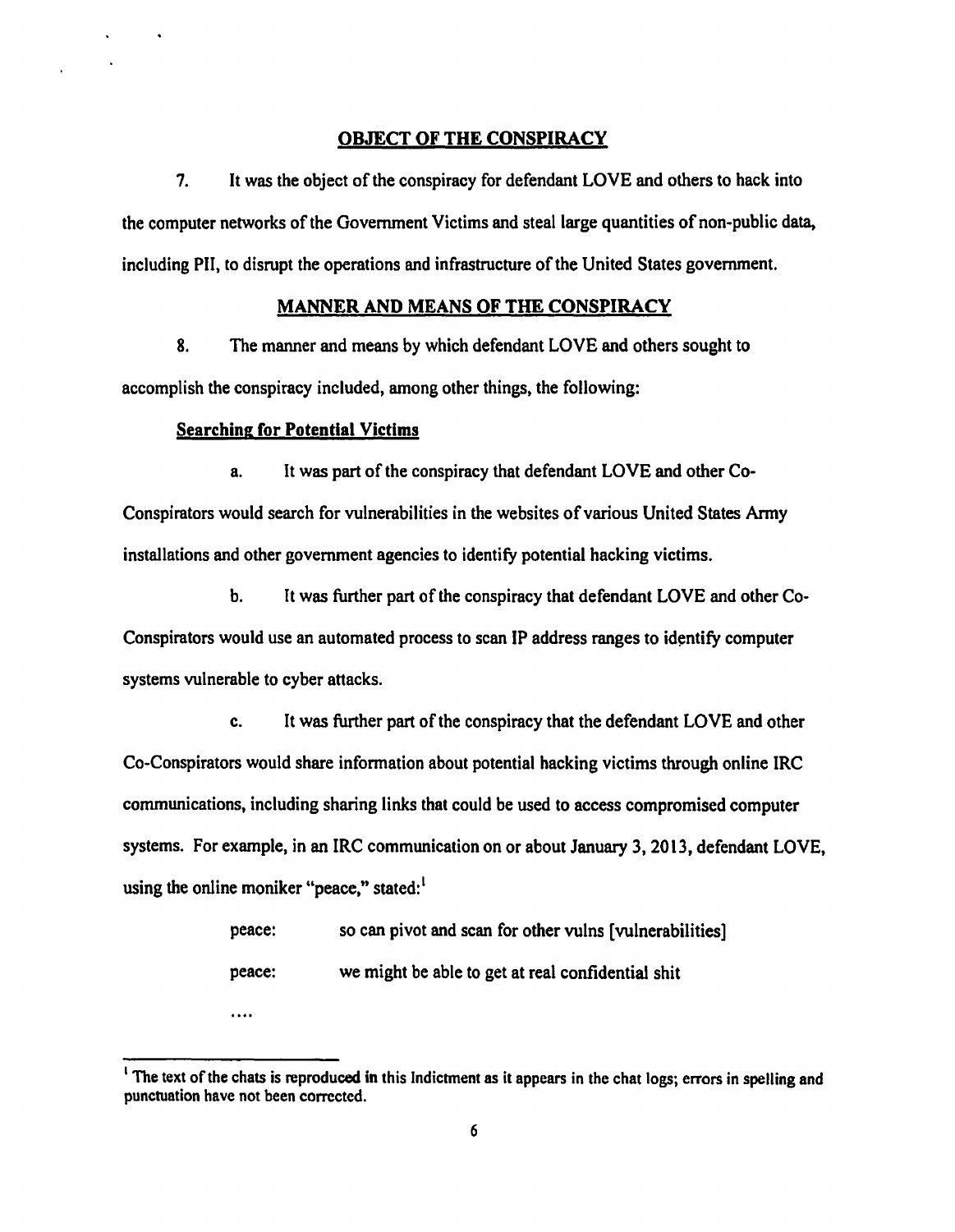peace: blow this year wide open

#### Executing the Attacks

d. It was further part of the conspiracy that defendant LOVE and other Co-Conspirators would hack into the Government Victims' networks using various techniques, including, among other things, SQL Injection Attacks and exploitation of vulnerabilities in Coldfusion applications, to access PII of current and former United States government employees and other infonnation located on government victim networks.

e. It was further part of the conspiracy that defendant LOVE and other Co-Conspirators would provide each other and others with SQL Injection Strings, Coldfusion vulnerabilities and mal ware that could be used to gain unauthorized access to the Government Victims' networks to locate, transmit and store confidential data from those networks.

f. It was further part of the conspiracy that once they hacked into the Government Victims' computer networks, defendant LOVE and other Co-Conspirators would place malware on the Government Victims' networks that would enable them to access these networks at a later date ("Back Doors" or "Shells"). Defendant LOVE and other Co-Conspirators placed thousands of shells on computer networks.

g. It was further part of the conspiracy that defendant LOVE and other Co-Conspirators would communicate in IRC channels while their unauthorized access was taking place in order to advise each other as to how to navigate the Government Victims' networks and how to locate confidential data and other information. The Co-Conspirators also communicated in IRC channels about how they would export or exfiltrate stolen government data, and what they could do with the data. For example, on or about July 31, 2013, defendant LOVE, using the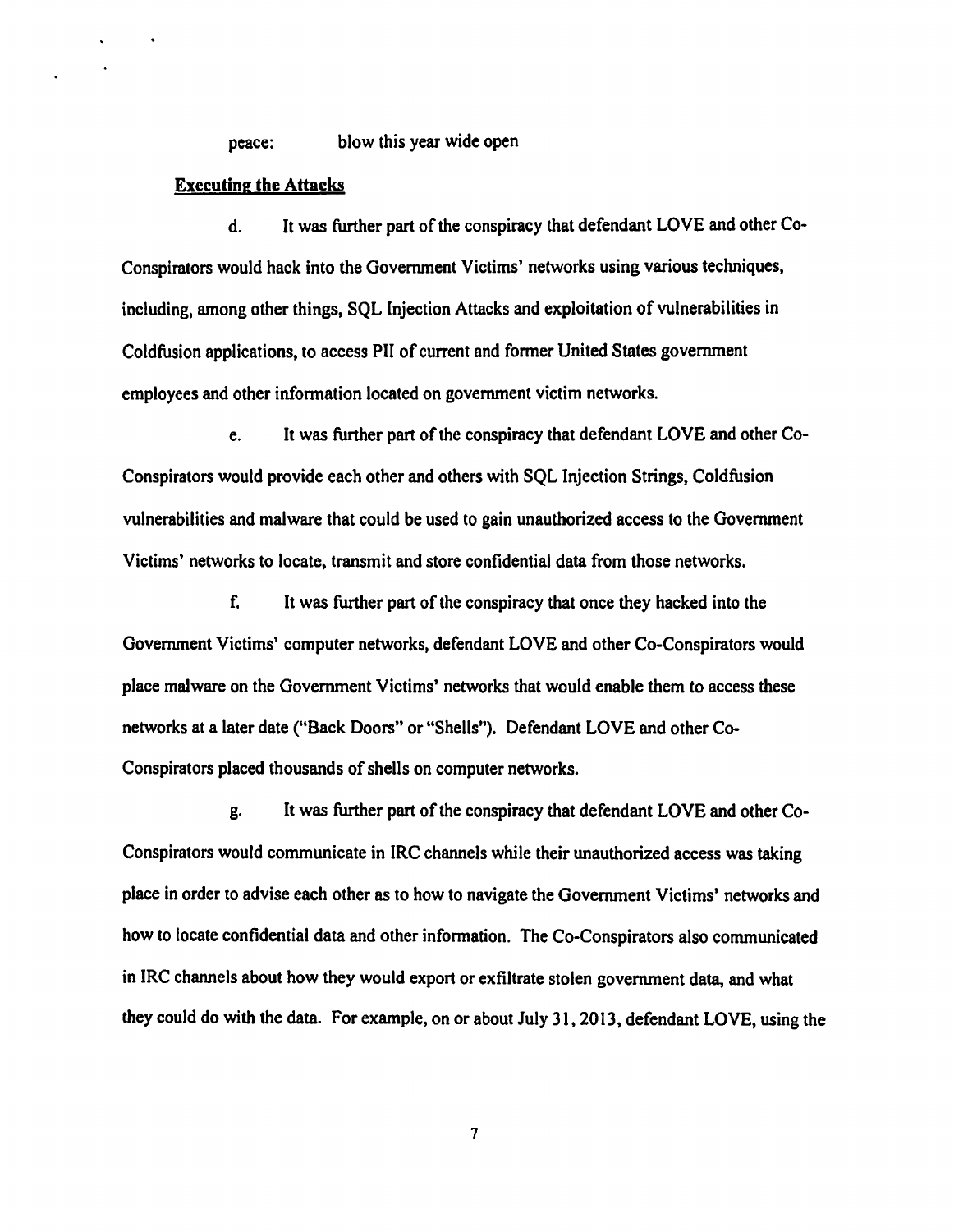online moniker "peace," discussed in an IRC communication the data that he had stolen during a recently-committed hack of a United States government agency:

| peace:   | [CC#2], you have no idea how much we can fuck with the us<br>government if we wanted to.                                                        |
|----------|-------------------------------------------------------------------------------------------------------------------------------------------------|
| peace:   | this  stuff is really sensitive                                                                                                                 |
| $CC#2$ : | ooh nice                                                                                                                                        |
| peace:   | it's basically every piece of information you'd need to do full<br>identity theft on any employee or contractor for the [government]<br>agency] |

# Publicizing the Attacks

 $\ddot{\phantom{1}}$ 

h. It was further part of the conspiracy that defendant LOVE and other Co-Conspirators would use various forms of social media, including Twitter, to announce and publicize the attacks against the Government Victims. For example, in an IRC communication on or about January 24, 2013, defendant LOVE, using the online moniker "route," discussed the timing of disclosing through social media a cyber attack against a United States government agency:

|             | CC#2: do it friday ngiht                         |
|-------------|--------------------------------------------------|
|             | CC#2: dont rush                                  |
| Route: mm   |                                                  |
|             | CC#2: well friday night still friday             |
|             | CC#2: give ur sel the extra few hours to get set |
| CC#2: self  |                                                  |
| route: yeah |                                                  |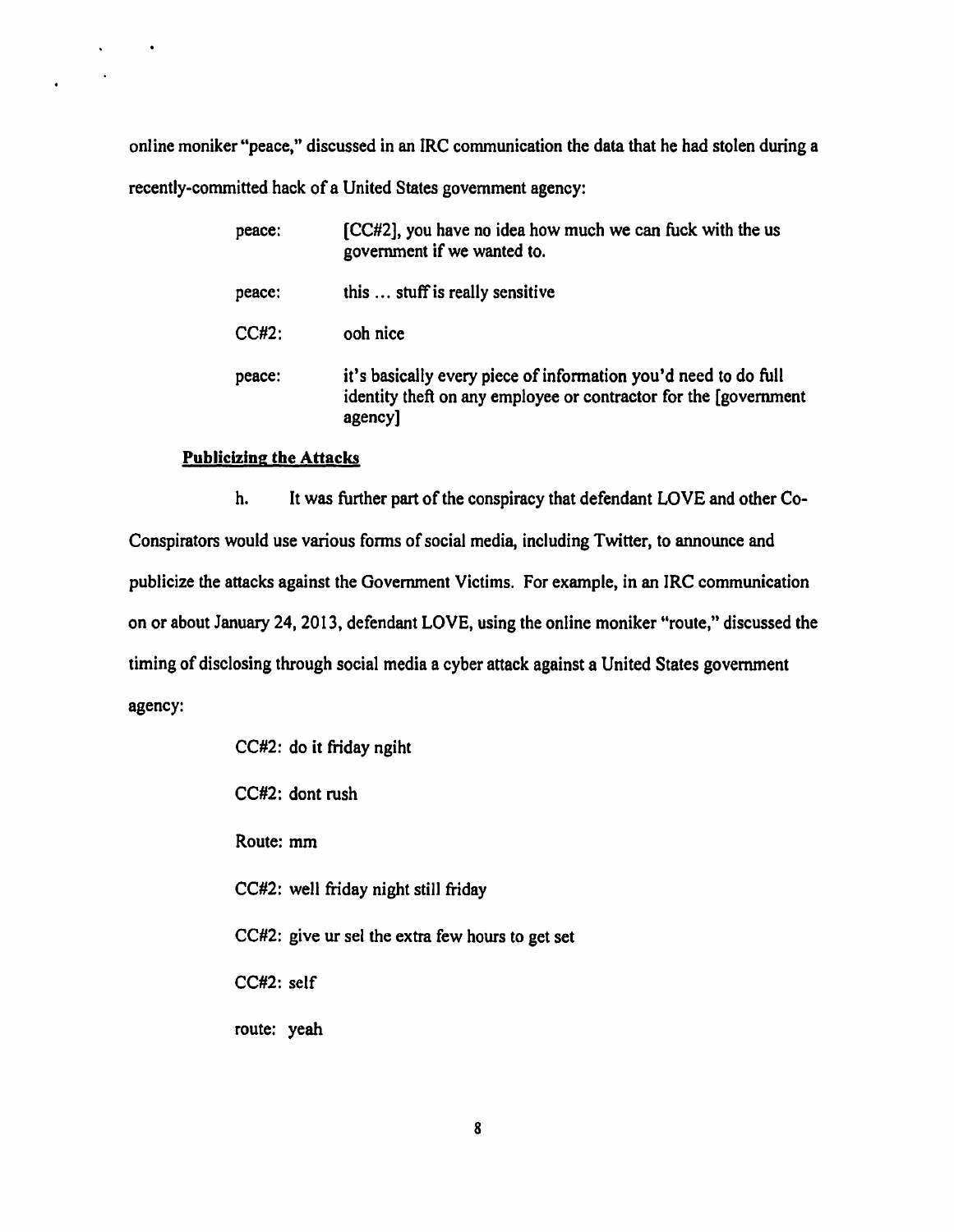route: aiming for 5AM EST  $=$  10AM UTC [Universal Coordinated Time]  $=$ 9PM AUS

route: so it rolls along the morning news in US

route: and gets europe for the afternoon and evening

#### Concealing the Attacks

i. It was further part of the conspiracy that defendant LOVE and other Co-Conspirators would conceal their attacks by disguising, through the use of Proxy Servers, the IP addresses from which their attacks originated. Defendant LOVE and the other Co-Conspirators further used the Tor network, which was an anonymizing proxy service, to hide their activities.

j. It was further part of the conspiracy that defendant LOVE and other Co-Conspirators would communicate about their hacking activities in secure IRC channels. The Co-Conspirators would use more than one message screen name and would often change names to further conceal their identities. For example, in an IRC communication on or about January 24, 2013, LOVE, using the online moniker "route," discussed his efforts to conceal his identity and hacking activities, and to avoid detection:

|             | route: consideration 1: behaviour profile should not change |
|-------------|-------------------------------------------------------------|
|             | route: public side i mean                                   |
|             | route: so whatever "normal" activities we do                |
|             | route: should continue                                      |
|             | route: but we move from this irc to better system           |
|             |                                                             |
| route: also |                                                             |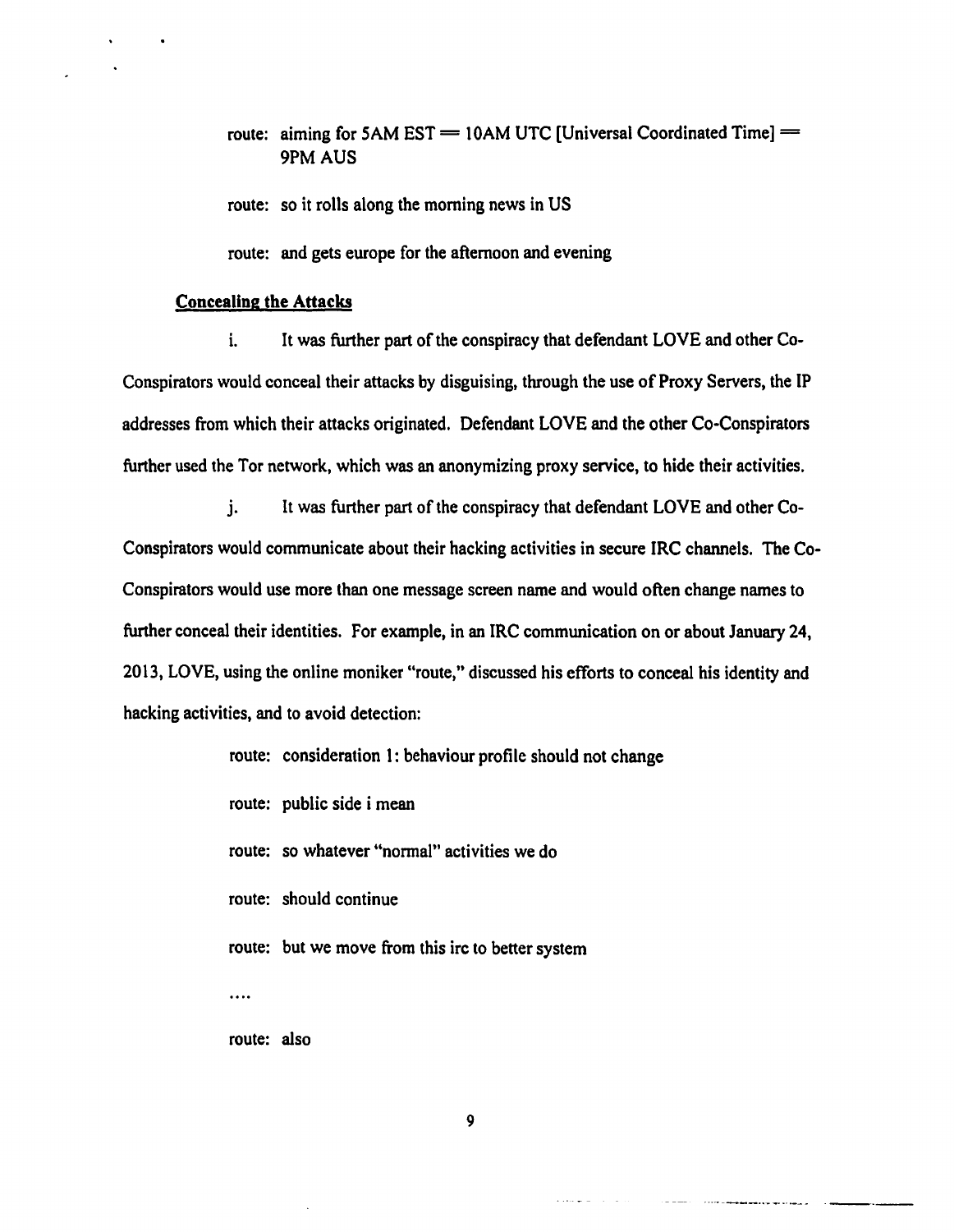route: these nicks should change

route: i think

 $\sqrt{1-\beta}$  ,  $\sqrt{2}$ 

 $\bar{\mathbf{A}}$ 

 $\frac{1}{2}$  .

route: when we get on new communications

route: all new names

L.

a de la componentación de la componentación de la componentación de la componentación de la componentación de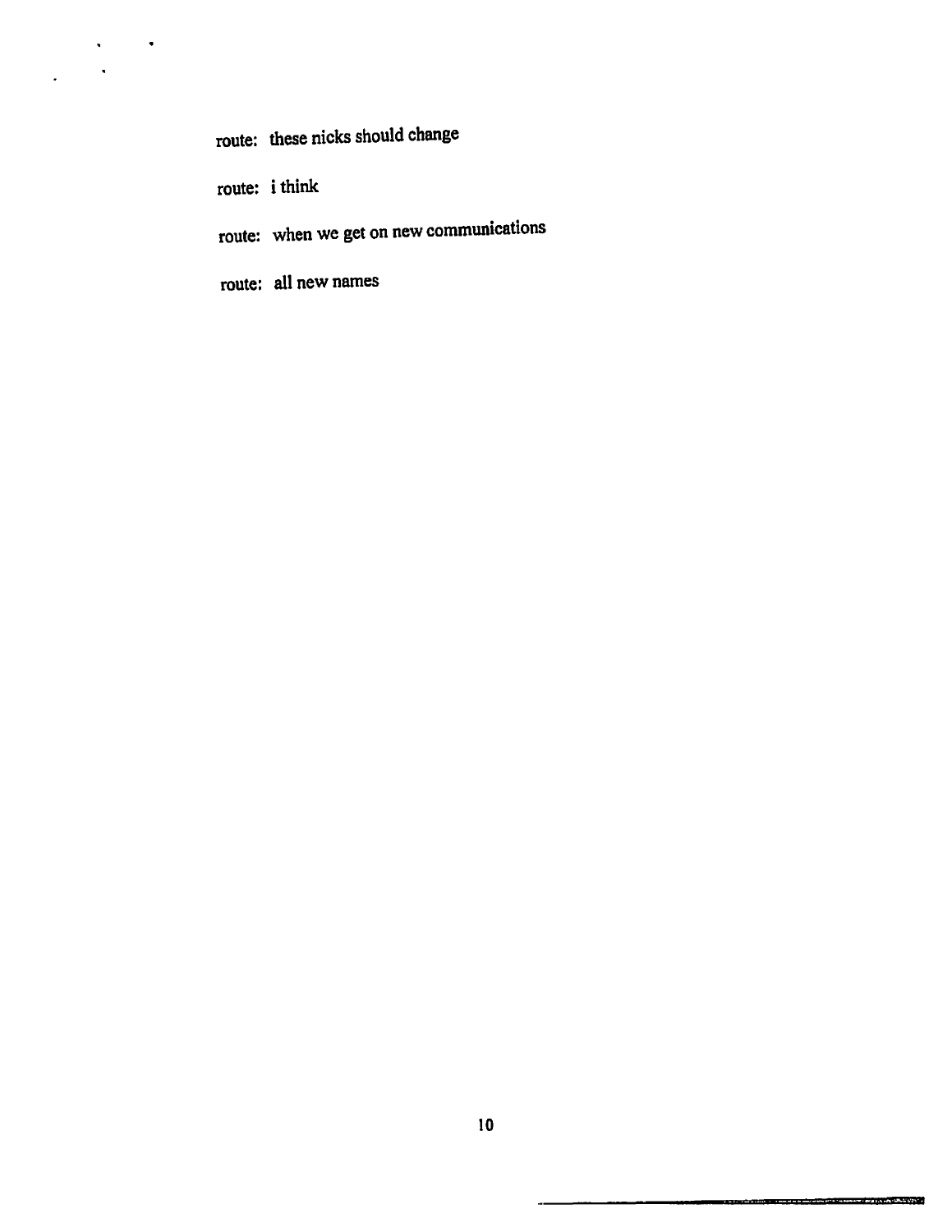#### OVERT ACTS

9. In furtherance of the conspiracy, and to effect its unlawful object, the Co· Conspirators committed and caused to be committed the following criminal acts, among others, in the District of New Jersey and elsewhere:

#### Engineer R&D Center Attack

1 0. Beginning on or about October 2, 2012, and continuing through on or about October 6, 2012, defendant LOVE and other Co-Conspirators attacked one of the Engineer R&D Center's servers, and compromised that server, by exploiting a vulnerability in its ColdFusion application to unlawfully access an Army database.

11. After accessing these forbidden areas of the Engineer R&D Center's server, the Co-Conspirators obtained a copy of the password properties file. This file enabled the Co-Conspirators to determine the administrator password for the Engineer R&D Center's website. Using the stolen administrator's password, the Co-Conspirators obtained data belonging to the Army Corps, including information regarding the planned demolition and disposal of certain military facilities. The attack was launched from a computer server located in or around Romania, which was leased by defendant LOVE.

#### The Army Network Enterprise Technology Command ("NETCOM") Attack

12. Beginning on or about October 6, 2012, and continuing through on or about October 9, 2012, defendant LOVE and other Co-Conspirators carried out a SQL Injection attack and unlawfully accessed and stole data from NETCOM servers which included PII of over 1,000 individuals, including military personnel stationed at Fort Monmouth, a military installation in Monmouth County, New Jersey.

ll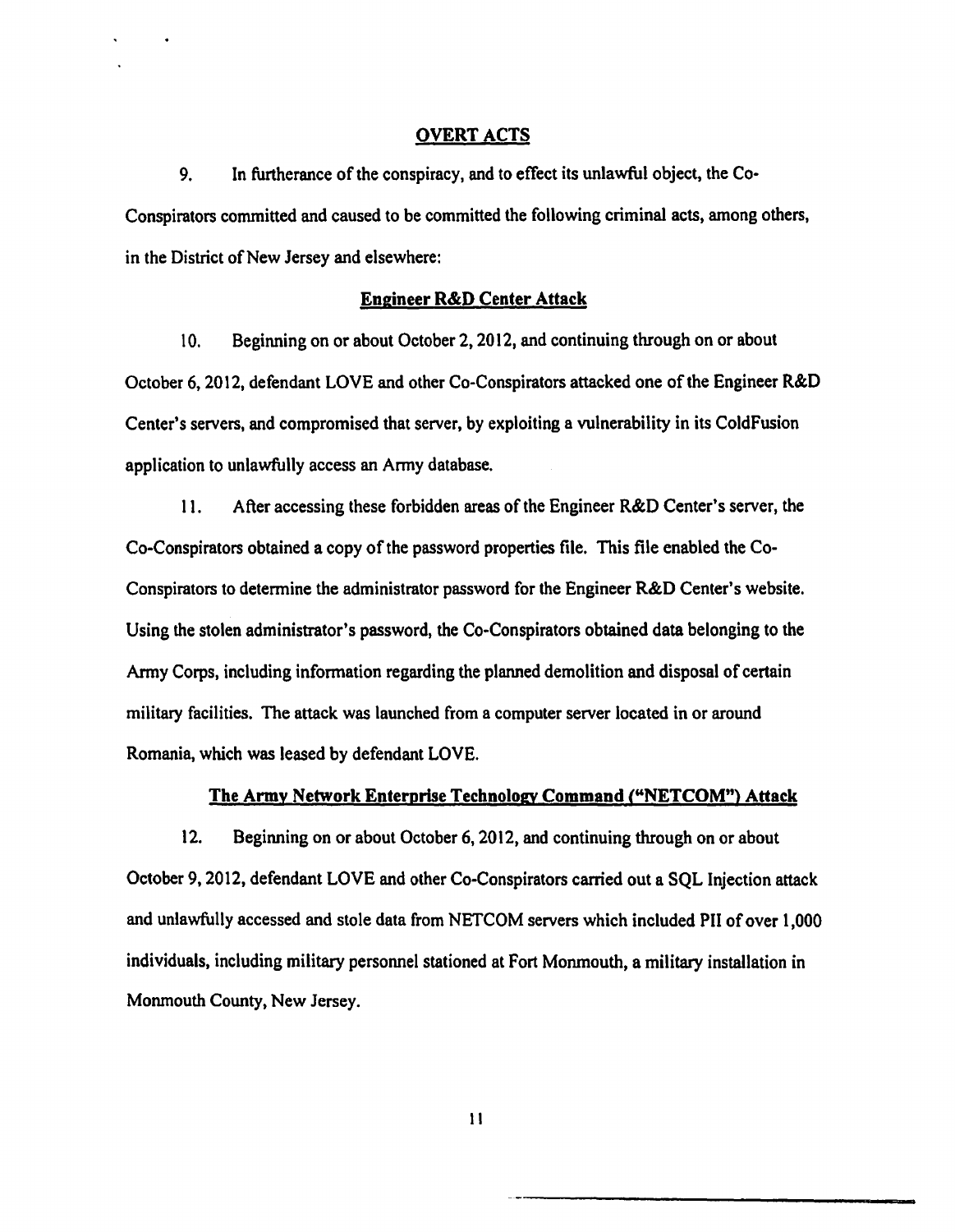13. On or about October 6, 2012, defendant LOVE, using the online moniker "nsh," discussed this hack with CC#l in an lRC chat, including some of the data that the Co· Conspirators had accessed from the NETCOM servers:

| nsh:         | [CC#1]                                         |
|--------------|------------------------------------------------|
| nsh:         | you hexing mil?                                |
| <b>CC#1:</b> | Yes                                            |
| <b>CC#1:</b> | sure am!                                       |
| CCH1:        | Via my new vps                                 |
| $CC#1$ :     | lol                                            |
| CCH1:        | hmm, have a look at some of the passwords, hmm |
| nsh:         | okais                                          |

14. Also on or about October 6, 2012, defendant LOVE stated in an IRC chat simply "hacking the army." Later in the chat, the Co-Conspirators discussed other military-based computer systems that they claimed to have compromised, or "owned":

| CC#2:        | kewl so we have a few mil dbs now |
|--------------|-----------------------------------|
|              |                                   |
| <b>CC#2:</b> | now all we need is army           |
| $CC#2$ :     | lol                               |
| nsh:         | well, on army site atm            |

# The Army Contracting Command Attack

15. Beginning on or about October 7, 2012, and continuing through on or about October 8, 2012, the Army Contracting Command's Army Materiel Command ("ACC") located in or around Redstone Arsenal, Alabama was the victim of a SQL Injection Attack through

the company of the company of the company of the company of the company of the company of the company of the company of the company of the company of the company of the company of the company of the company of the company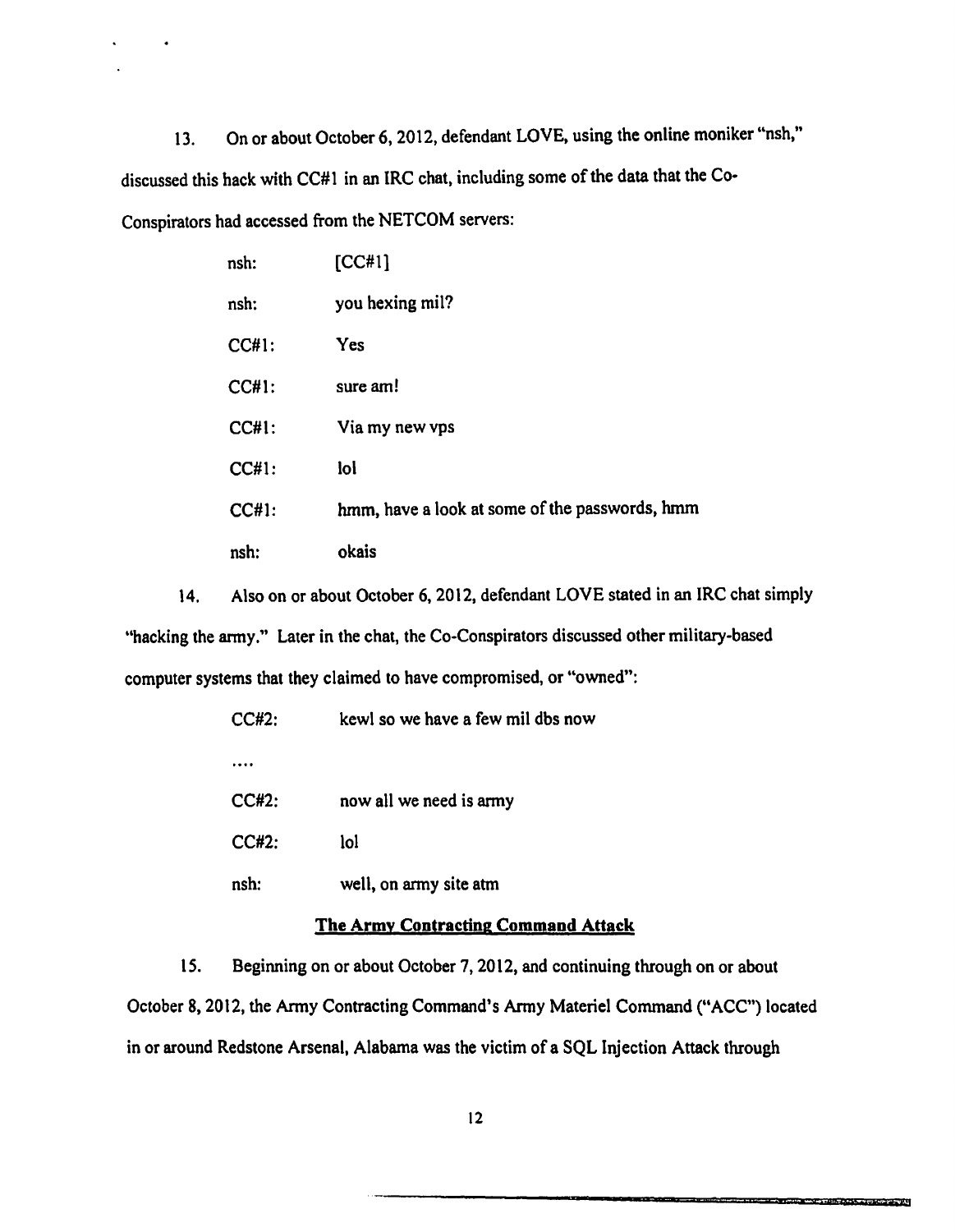which defendant LOVE and other Co-Conspirators unlawfully accessed nonpublic data from an ACC database, including competitive acquisition bids and related attachments.

16. On or about October 10,2012, in an IRC chat, defendant LOVE indicated that he had hacked the ACC website.

# The Army Corps Attacks

17. On or about October 6, 2012, defendant LOVE and other Co-Conspirators attacked an Army Corps' computer server, and compromised that server, by exploiting a vulnerability in its ColdFusion application to unlawfully access an Anny database. The data exposed as a result of the intrusion included natural resource management data. On or about the same date, defendant LOVE, using the online moniker "nsh," CC#l, CC#3, and others, discussed this hack in an IRC chat, including sharing the "shell" that the Co-Conspirators used to access the compromised database:

| CC#1:    | nsh                                |
|----------|------------------------------------|
| $CC#1$ : | We can upload a shell on this .mil |
| $CC#3$ : | nsh                                |
| CC#1:    | there's lots of pdf documents here |
| CC#3:    | mmmmm                              |
| CC#3:    | download them all                  |

18. Additionally, beginning on or about October 7, 2012 and continuing through October 9, 2012, defendant LOVE and other Co-Conspirators carried out a SQL Injection attack against the Anny Corps in Vicksburg, Mississippi to gain unlawful access to nonpublic data from an Anny Corps database and steal that data.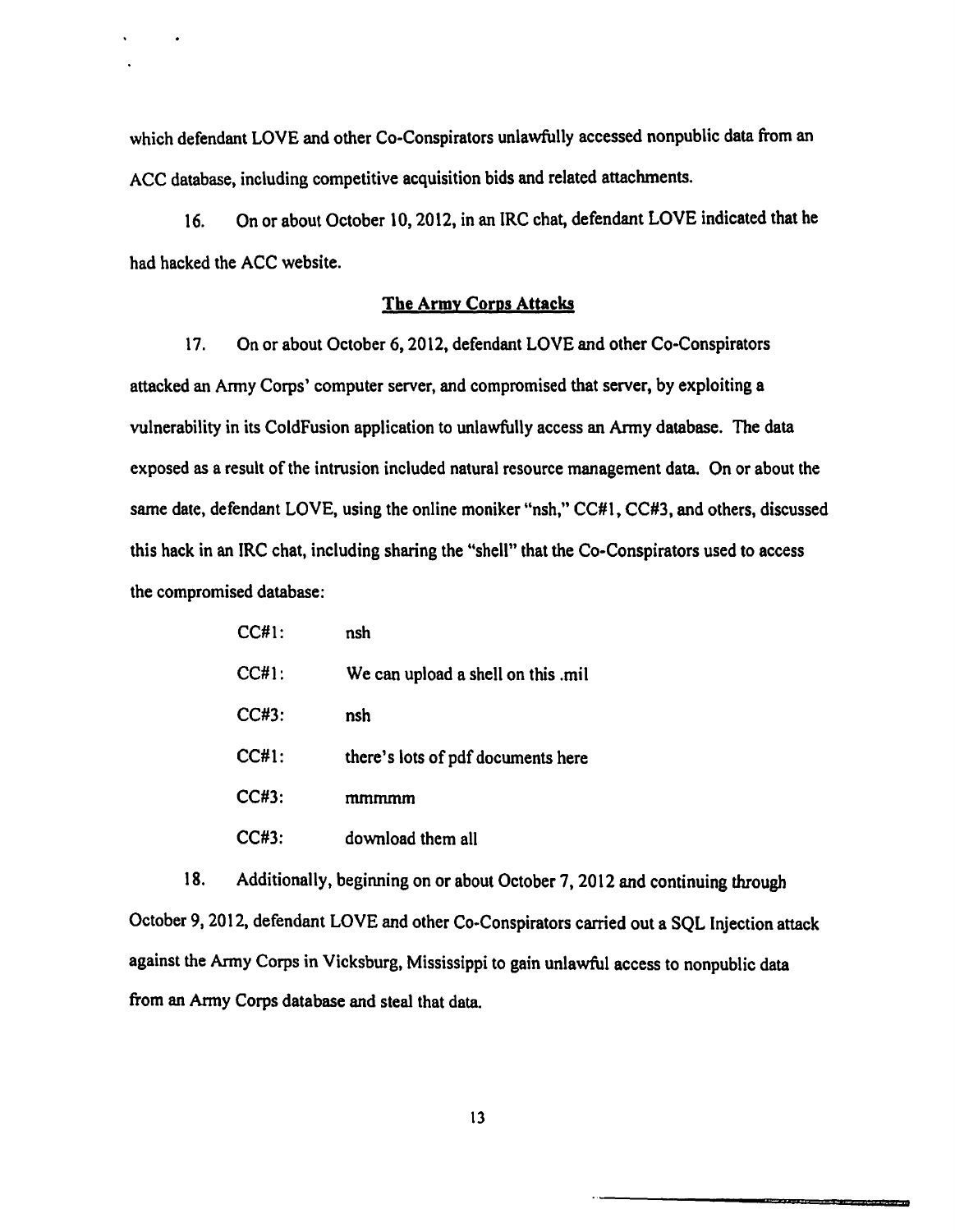19. On or about October 7, 2012, defendant LOVE, again using the online moniker "nsh," discussed this hack in an IRC chat. Specifically, defendant LOVE and CC#1 discussed the data that they stole from the Army Corps database, including email addresses of military personnel:

| <b>CC#1:</b> | 400K email log?                                   |
|--------------|---------------------------------------------------|
| <b>CC#1:</b> | The other army one is almost completely dumped :) |
| nsh:         | nicee                                             |
| <b>CC#1:</b> | <b>Oh</b>                                         |
| CC#1:        | Wow                                               |
| <b>CC#1:</b> | We're going to have 400k emails.                  |
| nsh:         | can you grab one email for curiosity              |
| nsh:         | to see who from to about                          |

#### The Plans and Analysis Integration Office Attack ("PAlO")

20. On or about October 9, 2012, defendant LOVE and other Co-Conspirators compromised a computer server owned and operated by PAlO's Research, Development and Engineering Command, located in or around Aberdeen Proving Ground, Maryland by exploiting a vulnerability in the system's Coldfusion platform. The Co-Conspirators unlawfully accessed defense program budgeting data, among other information.

21. On or about the date of the hack, defendant LOVE and others discussed the attack in an IRC chat, including the vulnerability in the PAlO's computer system that the Co· Conspirators exploited.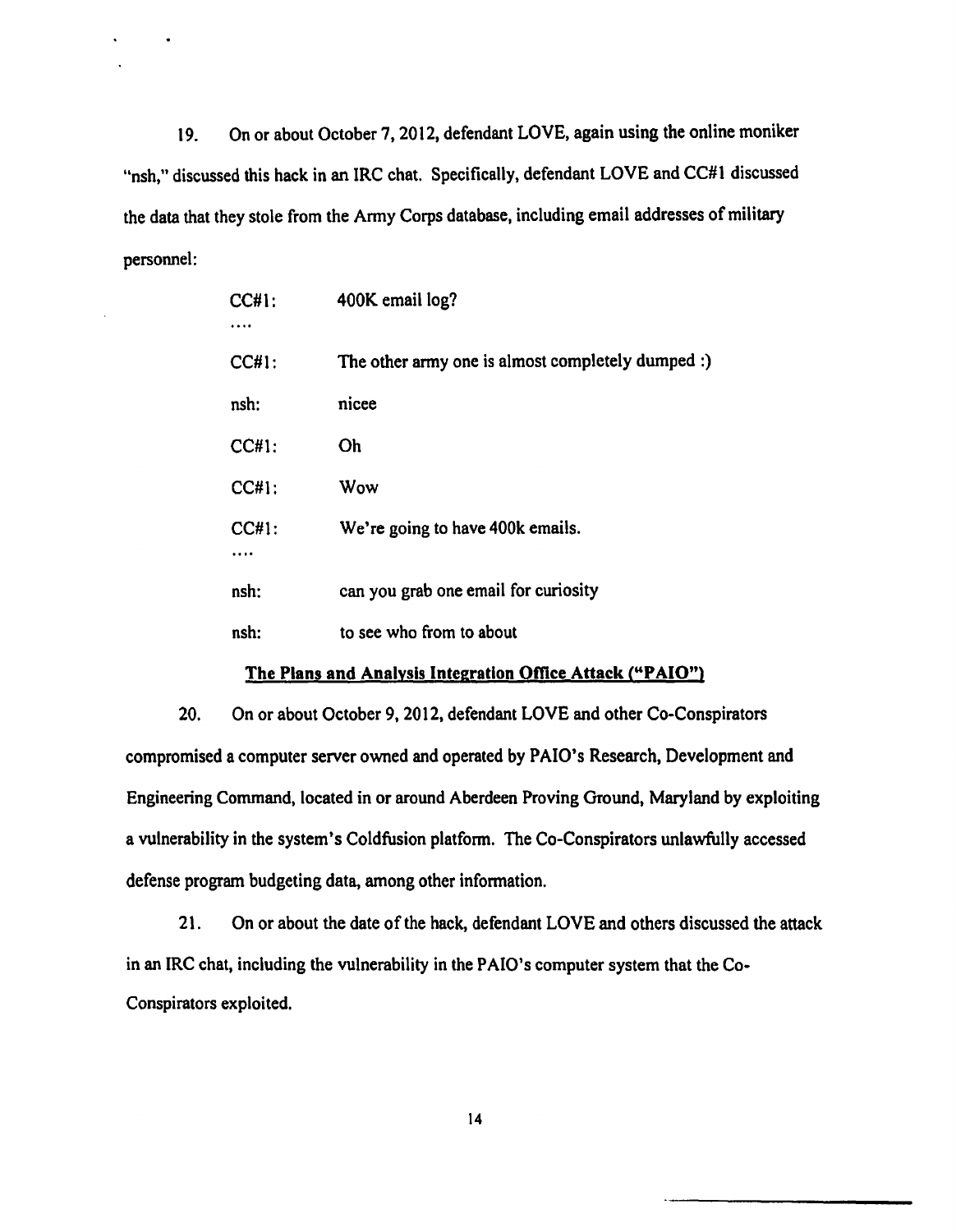#### The December 23, 2012 Engineer R&D Center Attack

22. On or about December 23, 2012, defendant LOVE and other Co-Conspirators again attacked a computer server located at the Engineer R&D Center. This intrusion continued through on or about January 2, 2013.

23. As with previous attacks, the Co-Conspirators exploited a wlnerability in the server's ColdFusion platform and to unlawfully access several databases.

24. In executing this attack, the Co-Conspirators used a compromised computer server located in Parsippany, New Jersey, to temporarily store the malware that they then used to carry out the intrusion.

# The Strategic Studies Institute Attack ("SSI")

25. On or about January 11, 2013, the Co-Conspirators compromised a server owned and operated by SSI by exploiting a wlnerability in the network's ColdFusion platform.

26. On or about January 11, 2013, defendant LOVE, using the online moniker "peace," discussed this hack in an IRC chat. Among other things, defendant LOVE posted a link to the shell that the Co-Conspirators had used, and could continue to use, to access SSI's server.

#### The Missile Defense Agency ("MDA")

27. In or around October 2012, LOVE and other Co-Conspirators unlawfully accessed a database owned and operated by the MDA by exploiting a wlnerability in the MDA 's computer system's Coldfusion platform. The database that the Co-Conspirators compromised stored, among other things, PII of over four thousand individuals.

28. On or about October 9, 2012, defendant LOVE, using the online moniker "nsh," discussed this hack in an IRC chat, including data that the Co-Conspirators stole:

nsh: got a list of emails with clearance levels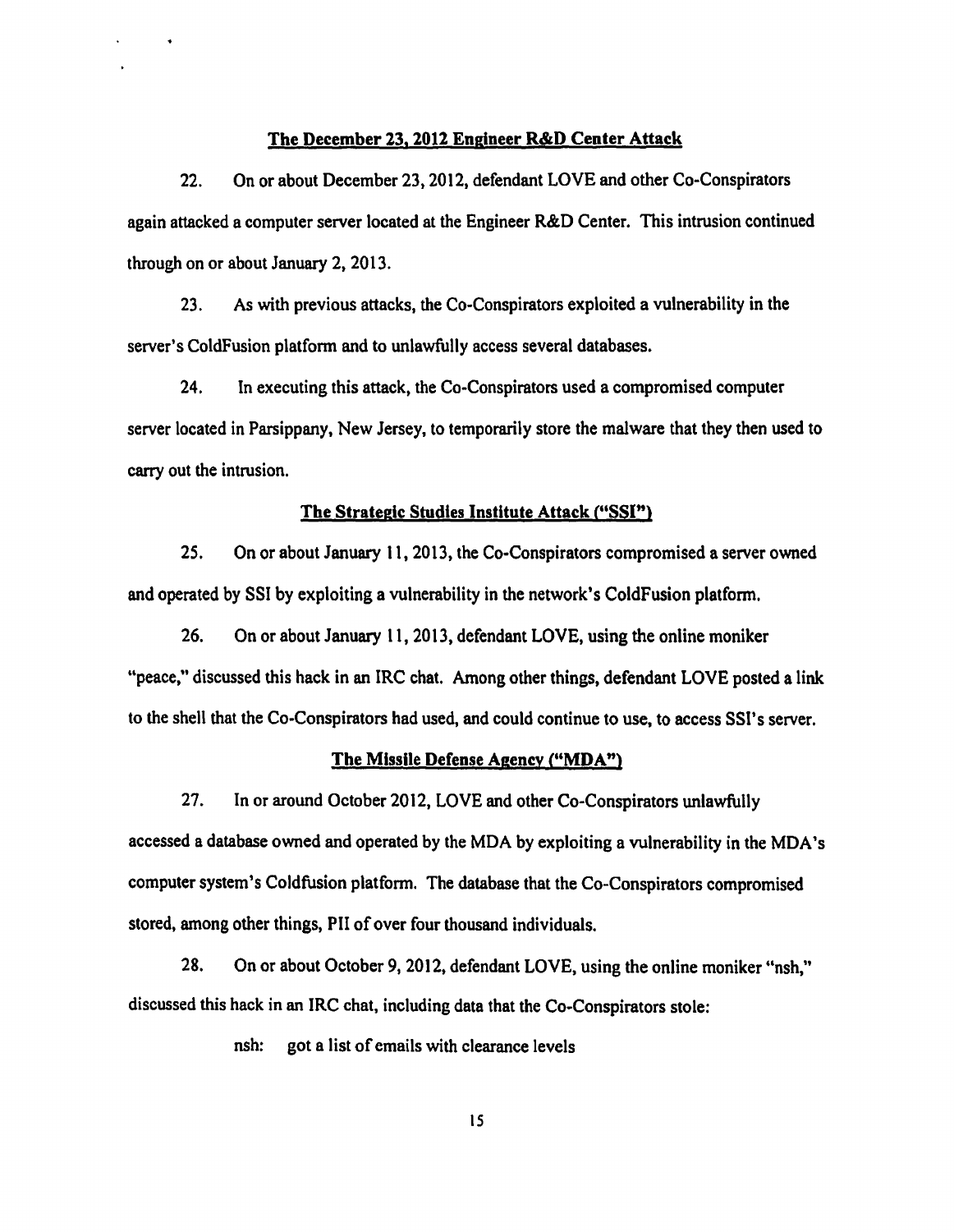- $\ldots$
- nsh: one table is 4k wordlist
- nsh: must be codewords
- nsh: this data only up til 2007
- nsh: at least, that table
- nsh: other tables are update 2012

Defendant LOVE then pasted into the chat log samples of the stolen data, including account user names, email addresses, and telephone numbers of various individuals.

#### **The FedCenter**

29. On or about January 3, 2012, defendant LOVE and other Co-Conspirators compromised a FedCenter computer server that the EPA-OECA owned and operated, which was located in or around Newark, Delaware. The Co-Conspirators exploited a wlnerability in the system's Coldfusion platform and to unlawfully access and steal hundreds of megabytes of personnel information relating to federal government employees, among others.

30. Defendant LOVE, CC#3 and others coordinated the attack in an IRC chat as it took place, including sharing some of the stolen FedCenter data. LOVE and CC#3 also discussed their use of a "data dumper" to exfiltrate the stolen data:

| peace:   | fedcenter.gov              |
|----------|----------------------------|
| $CC#3$ : | aight, lemme fix my dumper |
| CC#3:    | lol                        |
| peace:   | :)                         |
|          |                            |
| CC#3:    | my dumper is ready         |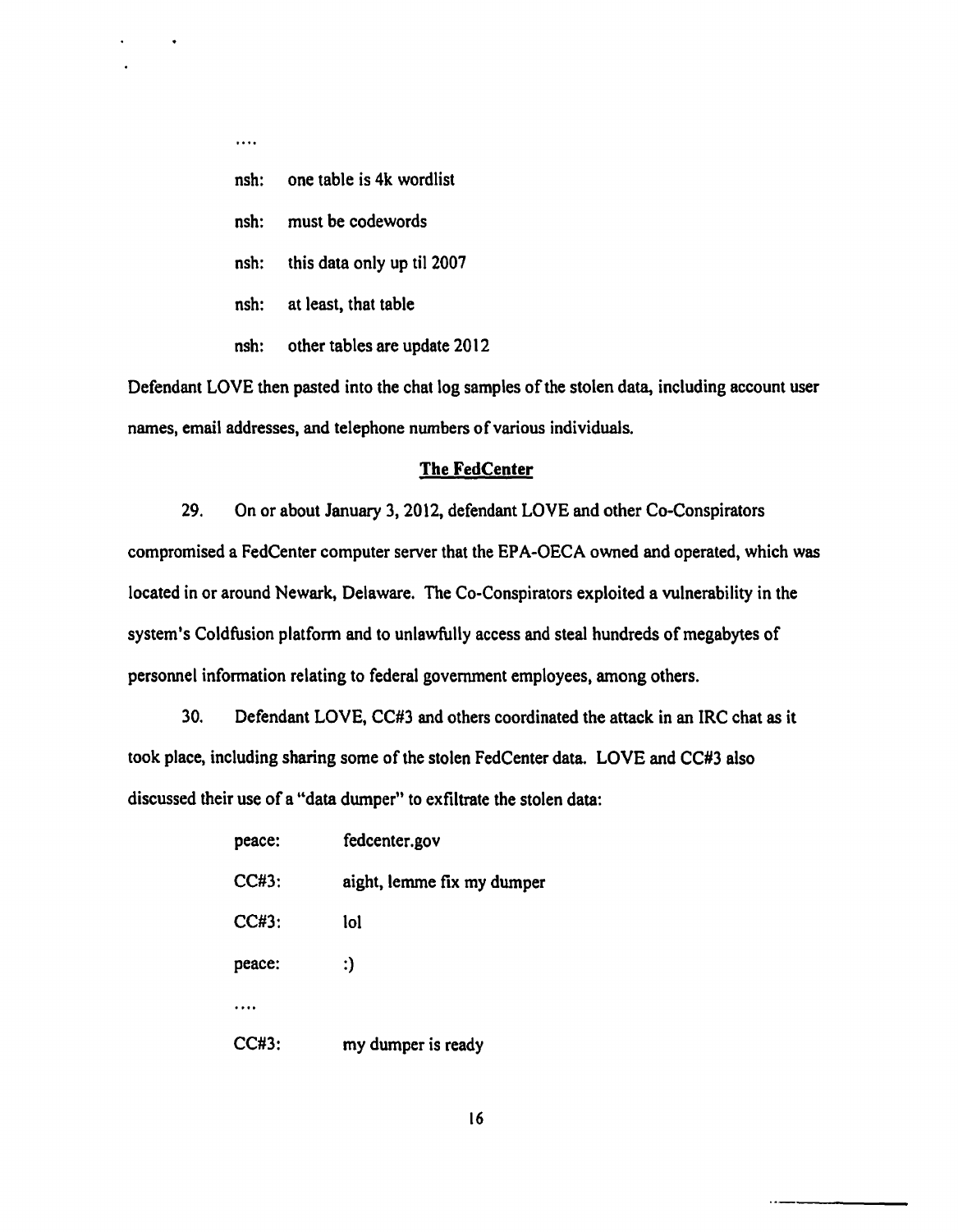| CC#3:    | uploaded to fedcenter                 |
|----------|---------------------------------------|
| peace:   | nice                                  |
| peace:   | lemme try                             |
|          |                                       |
| $CC#3$ : | u try or me?                          |
| CC#3:    | seems to me it is working             |
|          |                                       |
| CC#3:    | in 50min i have 250MB plain text data |
| CC#3:    | partitial of 2GB                      |

 $\bullet$ 

# National Aeronautics and Space Administration

31. On or about July 10,2013, defendant LOVE and other Co-Conspirators unlawfully accessed a database owned and operated by NASA by exploiting a wlnerability in the system's Coldfusion platform. The database that the Co-Conspirators compromised stored, among other things, PII of numerous NASA employees.

32. On or about July 10 and July 11, 2013, defendant LOVE, using the online moniker "peace," discussed this hack in an IRC chat:

| peace: | lol NASA                            |
|--------|-------------------------------------|
| peace: | ahaha, we owning lots of nasa sites |
| peace: | including nasajobs                  |
| peace: | $[CC#2]$ , we own nasa              |
| CC#2:  | hehe                                |
| CC#2:  | supa                                |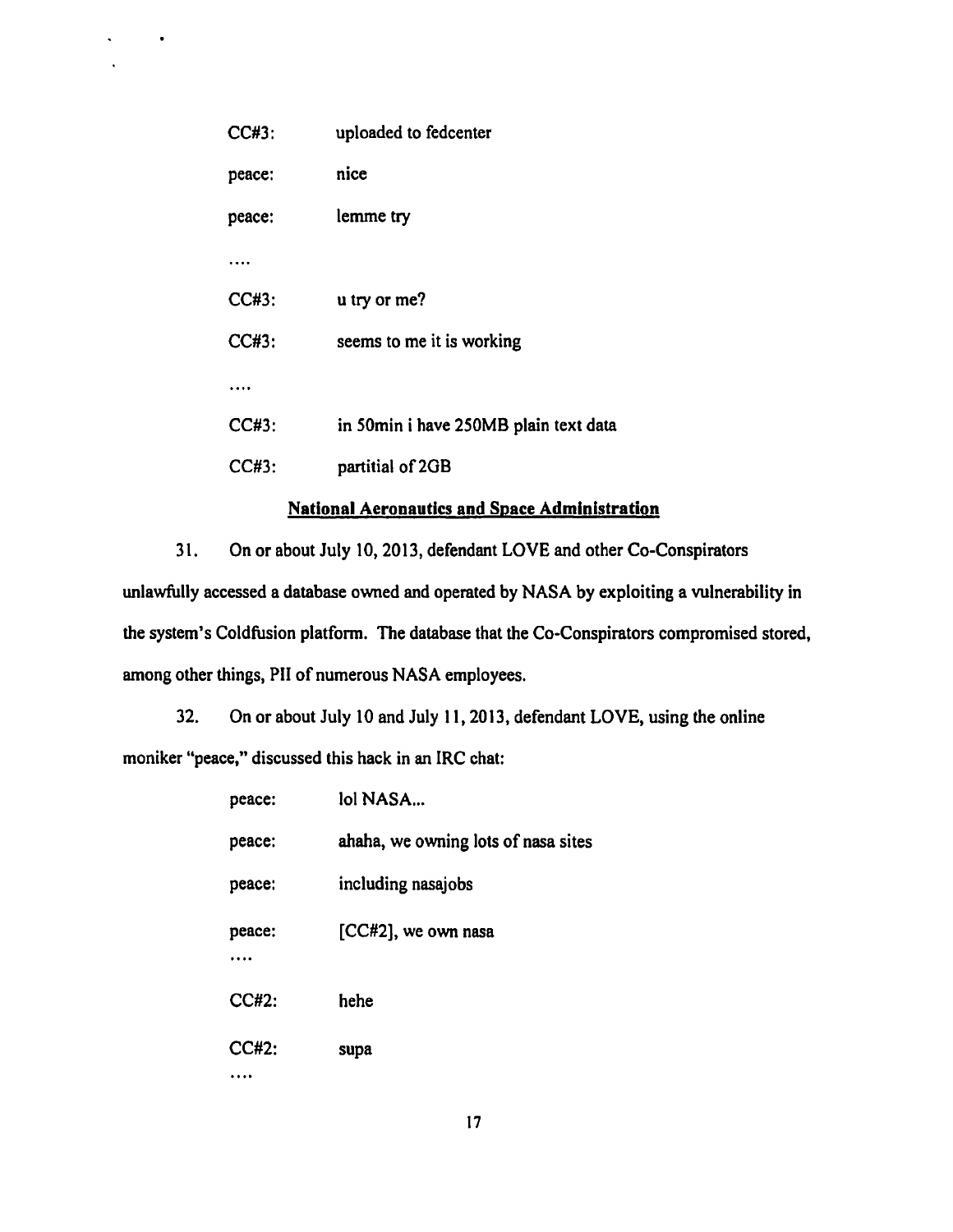| peace: | like 10 subdomains of nasa.gov :)              |
|--------|------------------------------------------------|
| peace: | i think we can do some hilarious stuff with it |

 $\hat{\phantom{a}}$ 

 $\bullet$ 

33. During these communications, the Co·Conspirators also discussed the importance of concealing their unlawful activities:

| $CC#2$ :     | but server must have no link to you or us                                           |
|--------------|-------------------------------------------------------------------------------------|
| peace:       | :)                                                                                  |
| <b>CC#2:</b> | when done we kill it                                                                |
| $CC#2$ :     | for this plan                                                                       |
| $CC#2$ :     | we can reopen another one for other ongoing stuff                                   |
| <b>CC#2:</b> | but once this plan done we need to make sure they cannot all trace<br>it back to us |

34. Collectively, the hacks described herein substantially impaired the functioning of dozens of computer servers and resulted in millions of dollars of damages to the Government Victims.

All in violation of Title 18, United States Code, Section 371.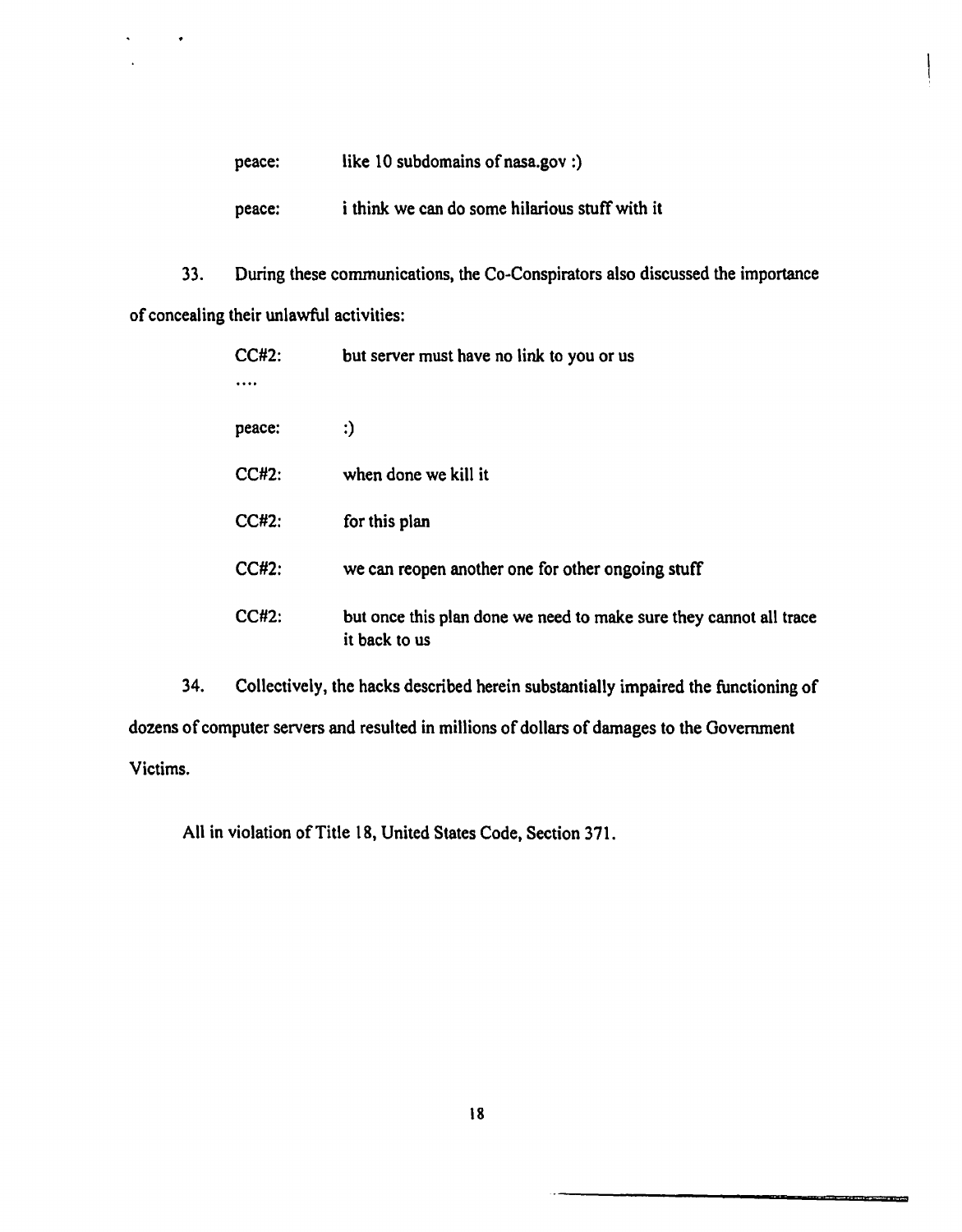# COUNT<sub>2</sub>

1. The allegations of paragraphs 1 through 5 and 8 through 34 of Count 1 of this Indictment are realleged and incorporated herein.

2. Between on or about December 23,2012 and January 2, 2013, in Morris County, in the District of New Jersey and elsewhere, defendant

LAURI LOVE, a/k/a "nsh," a/k/a "route," a/k/a "peace"

did knowingly and intentionally access a computer without authorization, and exceeded authorized access, and thereby obtained information from a department or agency of the United States, namely, the Engineer R&D Center, the value of which exceeds \$5,000, in violation of Title 18, United States Code, Sections  $1030(a)(2)(B)$  and  $1030(c)(2)(B)(iii)$ .

<u> Tanzania za pozitivne predsjed</u>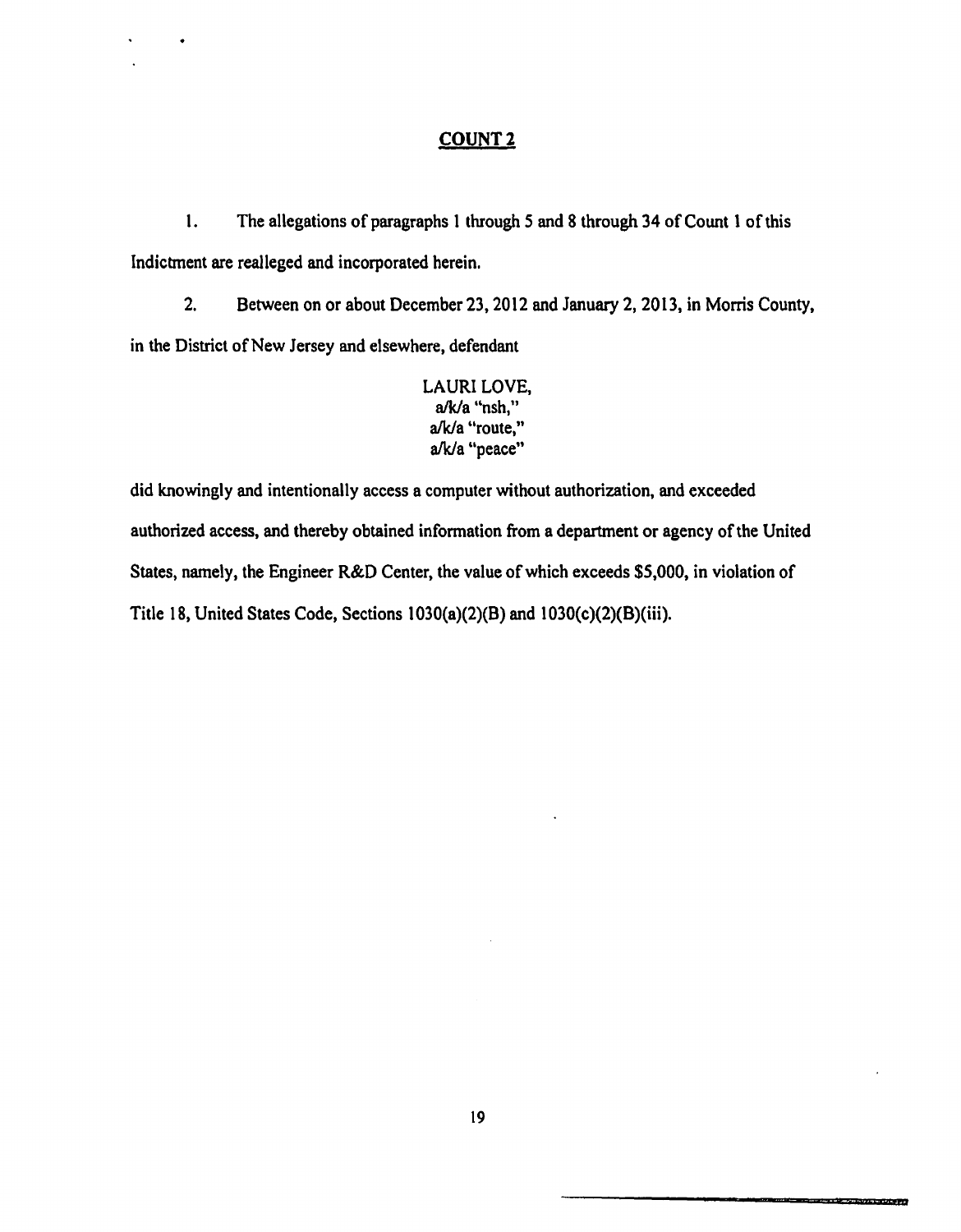#### FORFEITURE ALLEGATION

 $\ddot{\phantom{0}}$ 

1. The allegations contained in this Indictment are hereby realleged and incorporated by reference for the purpose of alleging forfeiture pursuant to Title 18, United States Code, Sections  $982(a)(2)(B)$  and  $1030(i)$ .

2. Upon conviction of the conspiracy offense in violation of Title 18, United States Code, Section 371 set forth in of this Indictment, defendant LAURI LOVE shall forfeit to the United States of America:

- a. pursuant to Title 18, United States Code, Sections 982(a)(2)(B) and 1 030(i), any property, real or personal, constituting, or derived from, proceeds obtained directly or indirectly as a result of such conspiracy offense; and
- b. pursuant to Title 18, United States Code, Section 1030(i), any personal property that was used or intended to be used to commit or to facilitate the commission of such conspiracy offense.

3. If any ofthe property described above, as a result of any act or omission of the defendant:

- a. cannot be located upon the exercise of due diligence;
- b. has been transferred or sold to, or deposited with, a third party;
- c. has been placed beyond the jurisdiction of the court;
- d. has been substantially diminished in value; or
- e. has been commingled with other property which cannot be divided without difficulty,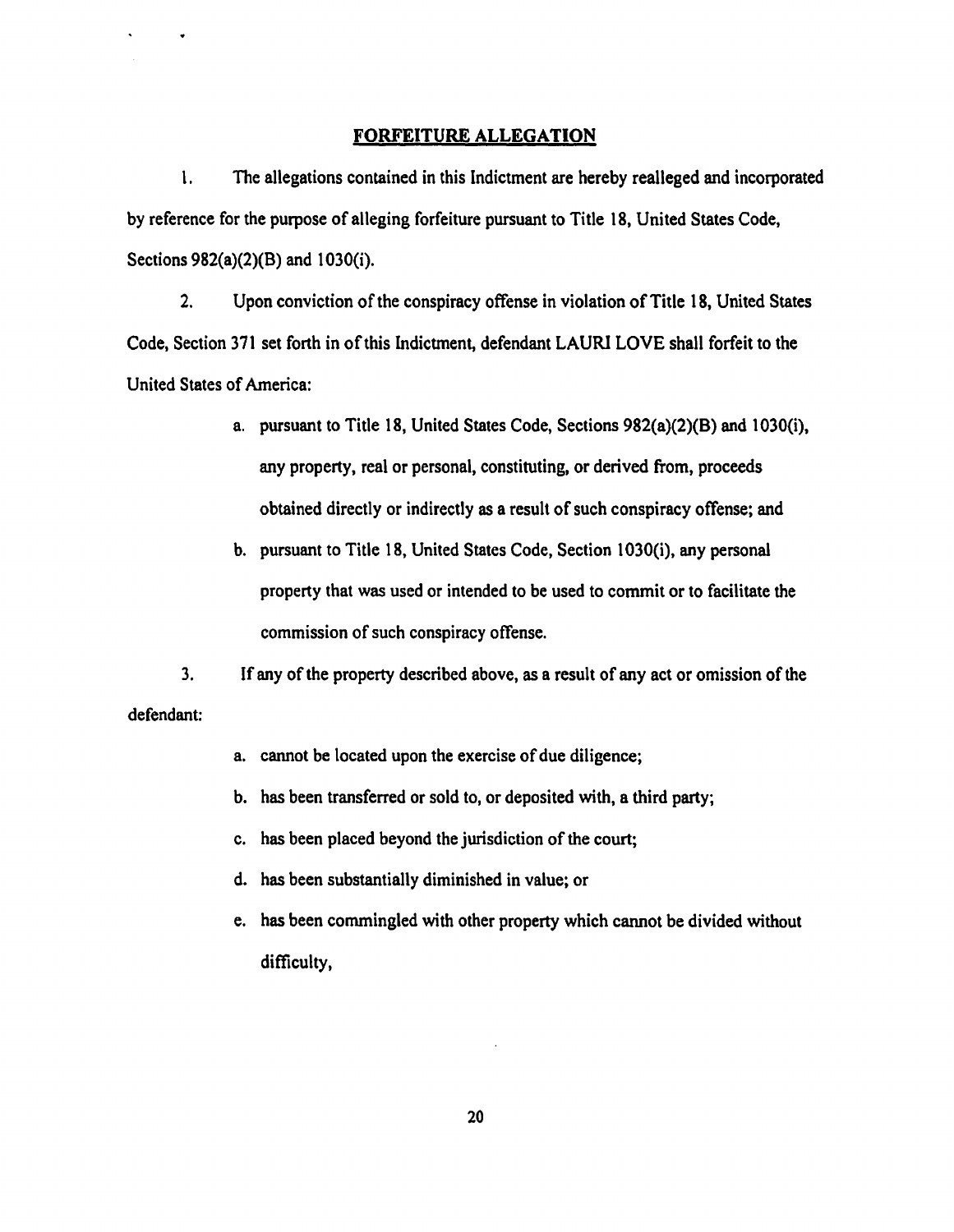4. The United States of America shall be entitled to forfeiture of substitute property pursuant to Title 21, United States Code, Section 853(p), as incorporated by Title 18, United States Code, Sections 982(b) and 1030(i).

All pursuant to Title 18, United States Code, Sections 982(a)(2)(B), 982(b) and l 030(i), and Title 21, United States Code, Section 853.

A TRUE BILL

Atish

PAUL J. FISHM United States & Horney

FOREPERSON